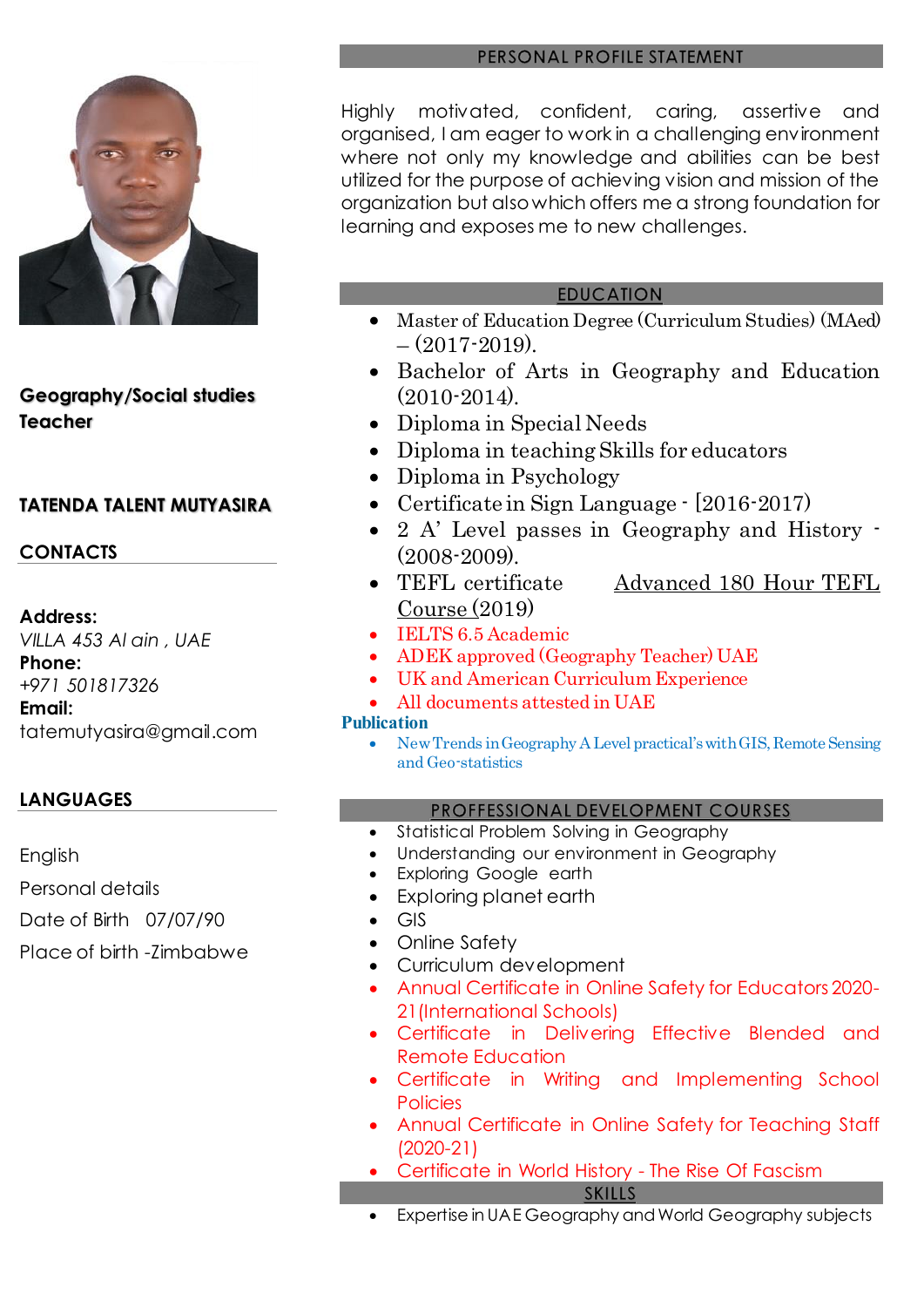- Thorough with different geographical applications such as GIS, geographical surveys, land study, etc.
- Well acquainted with the course curriculums of elementary schools and high schools
- Well acquainted with the teaching techniques and learning abilities of students
- Expertise in developing a training/teaching approach as per the curriculum requirements and students' abilities
- Expertise in using audio-visual aids, presentations, and maps to explain different facts about the earth, earth's crust, countries of the world, etc.
- Expertise in training students on using navigation and online mapping tools to develop their interest in the subject and make sessions more interesting and interactive

### **ADDITIONAL SKILLS**

- Microsoft Office : word and PowerPoint
- Designing: Photoshop, coral draw
- Email and Internet
- Online teaching
- ZOOM
- TEAMS
- GOOGLE MEET
- WORDWALL

# **PROFESSIONAL EXPERIENCE**

**Current Employer:** Liwa International School (American system), AL Ain, Abu Dhabhi, UAE (2021-Till Date) Designation: Social studies Teacher 8,10&11 **Roles and Responsibilities** 

- Taking Grade 10 and 11
- Taking Grade 10 and 11 Social studies
- Assessing learners and differentiation of learners during lessons to ensure maximum benefit for all learners.
- Delivering online lessons on Zoom
- Making lesson plans and schemes of work

**Current Employer:** AL AIN JUNIORS SCHOOL (British system), AL Ain, Abu Dhabhi, UAE (2020-2021) **Designation:** Social studies Teacher 8-10 **Roles and Responsibilities** 

- Taking Grade 8 and 9 Social Studies
- Taking Grade 9 and 10 UAE-Social studies
- Assessing learners and differentiation of learners during lessons to ensure maximum benefit for all learners.
- Delivering online lessons on Teams
- Making lesson plans and schemes of work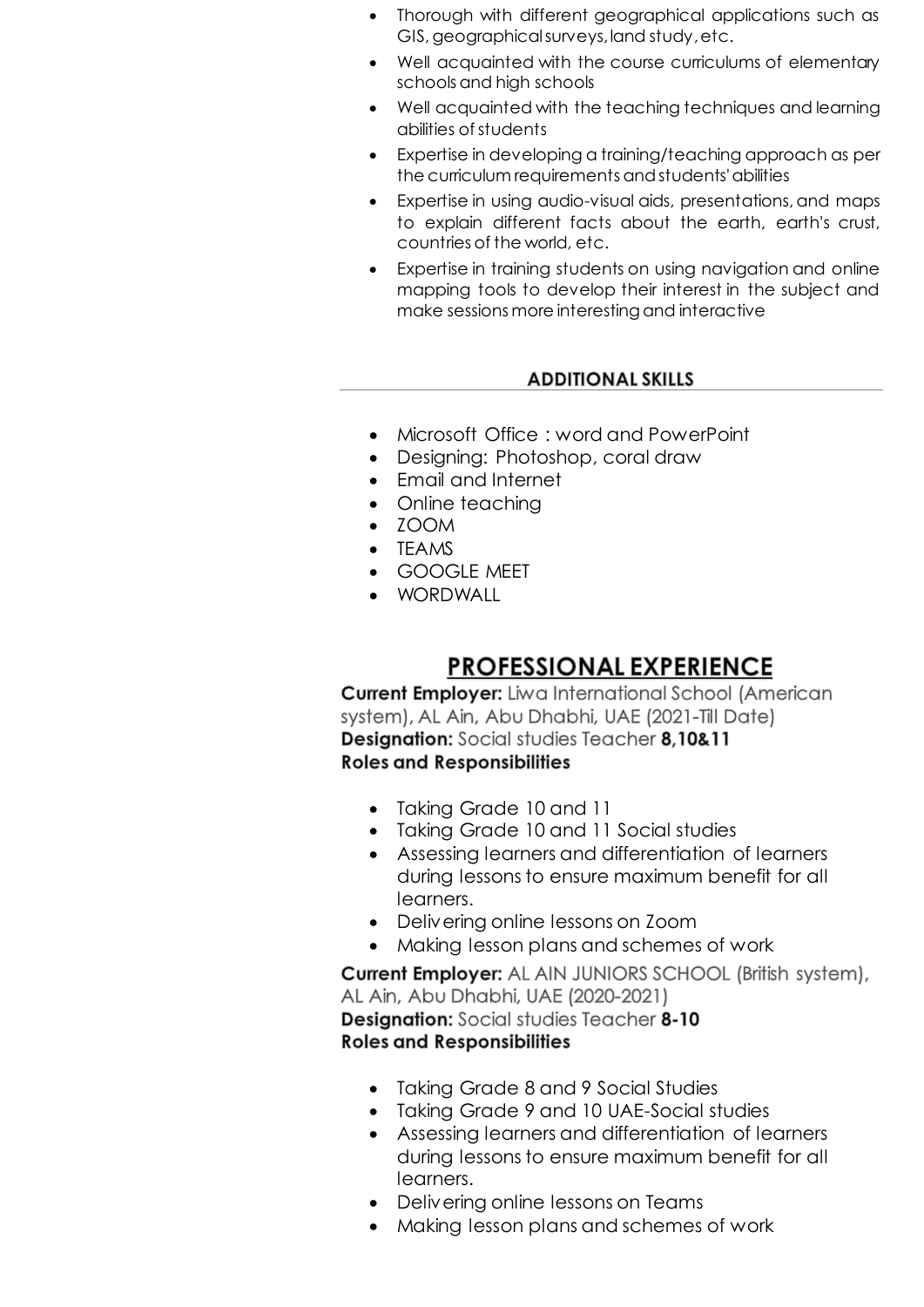AL MANAHIL BRITISH PRIVATE SCHOOL, AL Ain, Abu Dhabhi, UAE (2019-2020) Designation: Geography Teacher 6-10

**Roles and Responsibilities** 

- Report to the Head of Department (HOD)- **Humanities**
- Plan sessions as per the course curriculum for students
- Prepare necessary notes, reference materials, presentations, and any other audio visual aids to help students understand the concepts with ease and retain their interest in the session
- Assign homework and assignments to students
- Collect assignments, review homework, provide feedback, and grade students for internal training purposes
- Help students to participate in school exhibitions, geography exhibition contests, etc., and make different projects
- Tour students to different universities for studying different presentations on solar system, galaxy, earth's crust, eclipses, planet movement, etc.
- Home room teacher for grade 9
- Incorporated technology into the classroom
- Implemented a variety of teaching tools to accommodate all learning styles
- Fostered a positive and safe learning atmosphere
- Incorporating cultural, social, and historical components into the curriculum to diversify and expand learning material
- Online teaching

# **Geography Teacher (Grade 6-Grade 12)**

Light Academy (January 2018-June 2019)Southern Africa Elles Group of Schools, (February 2017 – December 2017) Southern Africa

Mutare Girls High School (May2014 - August 2016) Southern Africa

St Dominic High School (January2014 – December 2015) Southern Africa

Odzi High School (August2013 - December 2014) Southern Africa

St Joseph High School (January2012 - March 2013) Southern Africa

# **MAIN DUTIES**

# **Teaching and Learning**

 To deliver lessons which are good or better according to the national and school curriculum.

 To set priorities and targets for improving teaching and learning practices.

 To evaluate the effectiveness of teaching and learning methods and seek support or guidance where appropriate.

 To contribute to the sharing of good practice, peer observations and the cascading of INSET amongst the